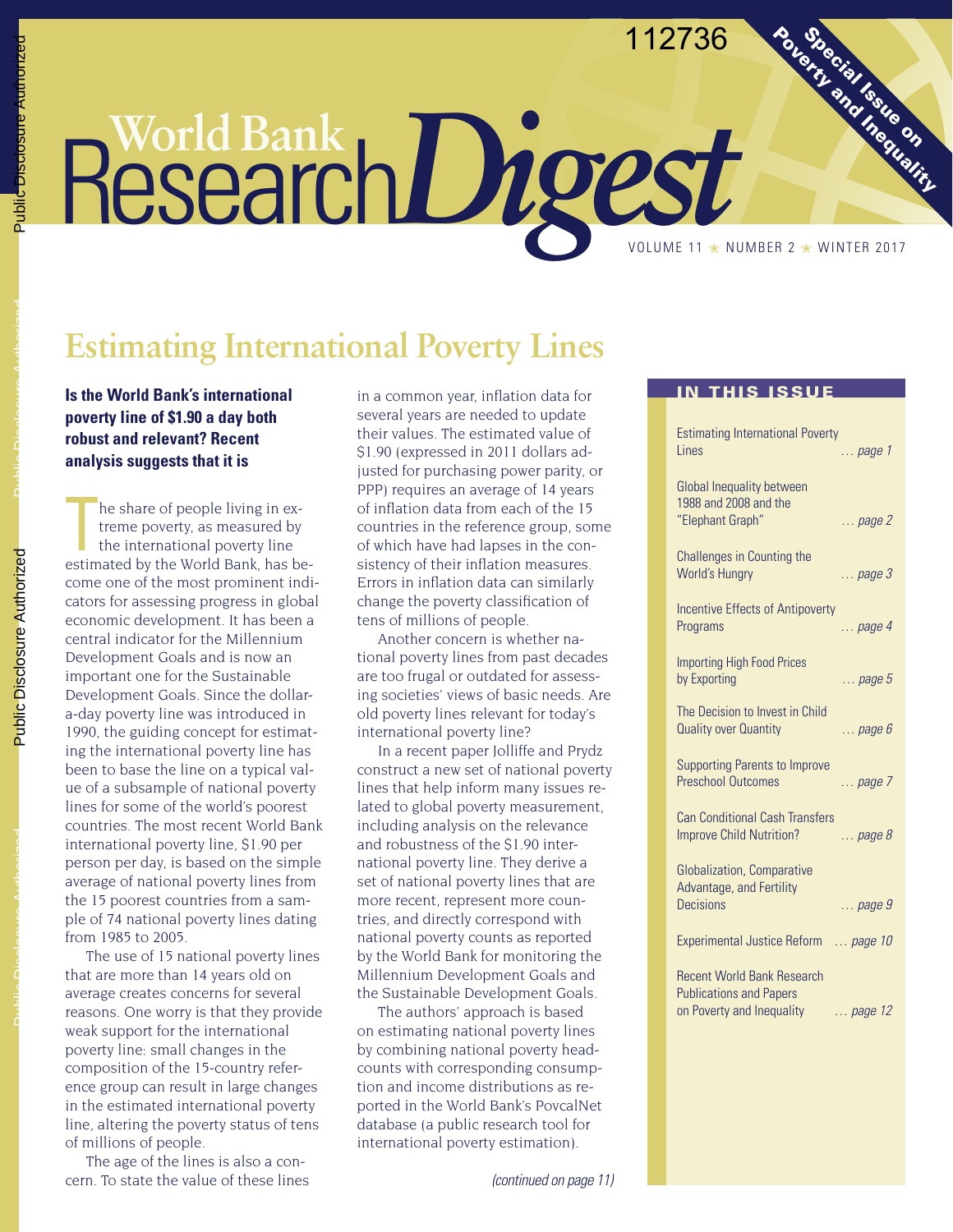# **Global Inequality between 1988 and 2008 and the "Elephant Graph"**

#### **The global growth incidence curve (or "elephant graph") reveals the contrast between fast growth in Asia and slow growth in the West**

recent paper by Lakner and Milanovic presents new evidence on global inequality. The paper uses a newly compiled and improved database based on national household surveys from 1988 to 2008 and with data drawn mostly from the World Bank's PovcalNet database and the Luxembourg Income Study. Every person in the world is assigned the average income of his or her income decile. Incomes are measured on a per capita basis and adjusted for differences in purchasing power across countries.

The data show that global income inequality remains high compared with inequality within countries: between 1988 and 2008 the global Gini index declined only slightly, from around 72 to 70. But global inequality may be even higher than this measure indicates. Household surveys often fail to measure top incomes accurately and as a result, might underestimate inequality and fail to notice changes in inequality at the very top of the

distribution. The paper is the first analysis of global inequality that tries to adjust for missing top incomes. It approximates top incomes by the gap between national accounts consumption and survey means, in combination with a Pareto-type imputation of the upper tail. This results in an estimated global Gini index that is much higher, at nearly 76 in 2008, and the downward trend almost disappears.

Differences in average income between countries remain the most important source of global inequality. While this source of inequality has declined, thanks to the strong growth in some parts of Asia, it still explains around three-quarters of global inequality as measured by the Theil-L index. On the other hand, (populationweighted) inequality within countries has increased, both in levels and as a share of global inequality.

The aspect of the paper receiving most attention has been the anonymous global growth incidence curve (GIC) shown by the solid blue line in figure 1, which has come to be known as the "elephant graph." The figure reflects the income growth rate for different percentiles of the global distribution between 1988 and 2008. Growth has been distributed such that it was

> fastest for percentile groups just above the global median (at around 3 percent a year), followed by the global top 1 percent, while the 80th percentile saw very little growth.

Because of churning in the global distribution, the country composition of the global percentile groups tracked by the anonymous GIC can change over time. For example, many Asian decile groups have

seen faster growth than the rest of the global distribution and thus occupy higher global percentiles in 2008 than in 1988. The quasi-non-anonymous GIC in figure 1 controls for such churning as well as for differences in population growth rates. Specifically, this curve keeps a country-decile fixed at its 1988 position and shows what growth it experienced over the next 20 years. Even after controlling for such churning in the global distribution, the growth rate dips around the 80–85th global percentile.

There were some 207 million people around the 80–85th percentile in 1988. About 172 million (more than 80 percent) were from today's OECD countries. Even if the formerly Communist economies are dropped, there are still 145 million people (or 70 percent) from the "old rich" economies.

While figure 1 shows relatively large gains for the part of the distribution around the median, these gains are measured in relative (percentage) terms. Precisely because global incomes are distributed very unequally, the absolute gains are much greater for higher percentiles. While average per capita income increased by PPP\$25,000 for the top 1 percent between 1988 and 2008, it increased by only PPP\$400 at the global median. Thus 44 percent of the increase in global income between 1988 and 2008 went to the top 5 percent of the world population.

*Christoph Lakner and Branko Milanovic. 2016. "Global Income Distribution: From the Fall of the Berlin Wall to the Great Recession."* World Bank Economic Review *30 (2): 203–32. For recent discussion of the elephant graph, see http://blogs. worldbank.org/developmenttalk/rebuttal-elephantgraph-discussion.*





*Note:* The anonymous GIC shows the growth rate for each ventile (as well as the top 1 percent) of the global distribution, ignoring changes in country composition. For 63 countries observed in 1988 and 2008, the quasi-non-anonymous GIC plots growth for a country-decile against its position in the 1988 global distribution.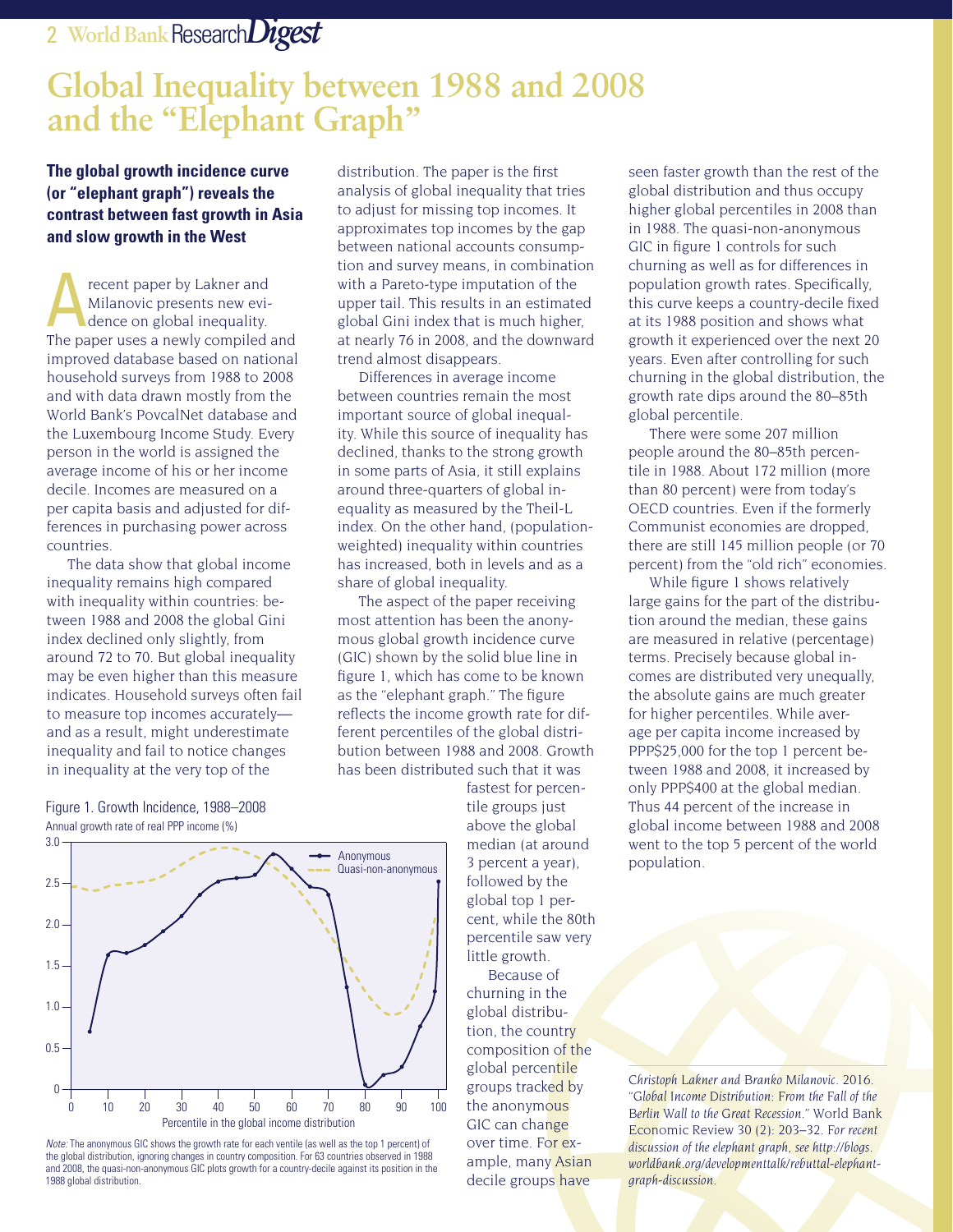# **Challenges in Counting the World's Hungry**

**Variations in the way household surveys measure food consumption lead to big differences in estimates of hunger**

I lobal numbers on the prevalence of hunger are widely followed, not least because ending hunger is the second of the 17 Sustainable Development Goals. But both the standard approach to estimating these numbers and an alternative that has been increasingly promoted face measurement challenges. These raise questions about the crosscountry validity of both approaches as currently practiced, according to findings in a recent paper by De Weerdt, Beegle, Friedman, and Gibson.

The use of household survey data is fundamental in both approaches. The standard approach combines mean per capita food consumption derived from national food balance sheets (FBS) with estimates of the distribution of caloric intake (caloric variance) across households that are based on household survey data. The alternative relies solely on household consumption and expenditure surveys (HCES), measuring hunger directly as a function of the observed total household food consumption (in relation to estimates of household caloric need).

For both the FBS and HCES methods, one challenge is the wide variation in the design of household consumption surveys around the world. The variation occurs in many dimensions, including these:

• The method of data capture, which is typically either diary or a recall questionnaire.

• The reference period over which consumption is measured, which can vary from one day to one week to one month.

• The degree of commodity detail, which can range from a handful of aggregate commodities to more than 400 relatively detailed commodities.

Using a consumption survey experiment in Tanzania, the authors study the implications of survey design for the measurement of hunger. It turns out that hunger estimates are even more sensitive to survey design than total consumption estimates are, because most of the design differences in global practice are due to differences in how food consumption is measured. For example, a review of consumption surveys from more than 100 countries finds that while the most common recall period for food consumption is seven days, the seven-day recall is used in only 31 percent of the surveys.

The study explores the net effect of reporting error arising from seven different, very common designs of consumption survey, including one that the authors consider to be the survey "gold standard"—an intensively

| <b>Table 1. Survey Design and Estimates of Calorie Availability</b> |                                                  |                                                    |                                                               |  |  |
|---------------------------------------------------------------------|--------------------------------------------------|----------------------------------------------------|---------------------------------------------------------------|--|--|
|                                                                     |                                                  | Hunger prevalence (%)                              |                                                               |  |  |
| <b>Type of HCES design</b>                                          | <b>Mean</b><br><b>kilocalories</b><br>per capita | <b>Direct</b><br>estimate from<br><b>HCES</b> data | <b>Hybrid</b><br>estimate from<br><b>FBS and HCES</b><br>data |  |  |
| Long list of 59 food items; 14-day recall                           | 1,794                                            | 68                                                 | 25                                                            |  |  |
| Long list of 59 food items; 7-day recall                            | 2,129                                            | 48                                                 | 23                                                            |  |  |
| Short list of 17 food items; 7-day recall <sup>a</sup>              | 2,066                                            | 48                                                 | 23                                                            |  |  |
| Long list of 59 food items; usual 12-month recall                   | 1,909                                            | 59                                                 | 26                                                            |  |  |
| 14-day household diaries with frequent visits                       | 2,412                                            | 27                                                 | 20                                                            |  |  |
| 14-day household diaries with infrequent visits                     | 2,517                                            | 23                                                 | 21                                                            |  |  |
| 14-day individual diaries with frequent visits                      | 2,677                                            | 19                                                 | 21                                                            |  |  |

a. Because the 17 foods account for 77 percent of the food budget, calorie availability is scaled up by 1/0.77.

supervised personal diary with detailed cross-checks across household members. Because the study is a randomized within-village experiment that has good covariate balance and extends over an entire calendar year, the results are not subject to seasonal or community-level confounders. The only difference in population hunger numbers should be due to the particular survey design administered. And what a difference it is.

The average estimated daily per capita (kilo)calorie intake ranges from 1,794 to 2,677, depending on the survey module. As a consequence, the estimated prevalence of hunger, based solely on HCES data, ranges from 19 to 68 percent (table 1). This wide range in prevalence translates into a difference of more than 23 million people in Tanzania, a country with a population of 45 million according to the 2012 census.

And it's not just prevalence estimates that are influenced by survey design. The targeting of the hungry will also be affected. The hunger profiles suggested by each module differ because the hunger indicator varies significantly with household size, wealth, education, and other measures. For example, relative to the gold standard, recall surveys underestimate hunger as the household grows richer, but overestimate it as the household increases in size. Therefore, simple mean correction factors for each module would not be sufficient when comparisons need to be made across population groups with different characteristics. This study's analysis could potentially be used to make corrections, though it would be difficult to measure and control for all relevant characteristics. Perhaps the bigger challenge is to determine the extent to which any correction factor estimated from this study can apply to different contexts and countries (for example, settings with different income levels or staple foods).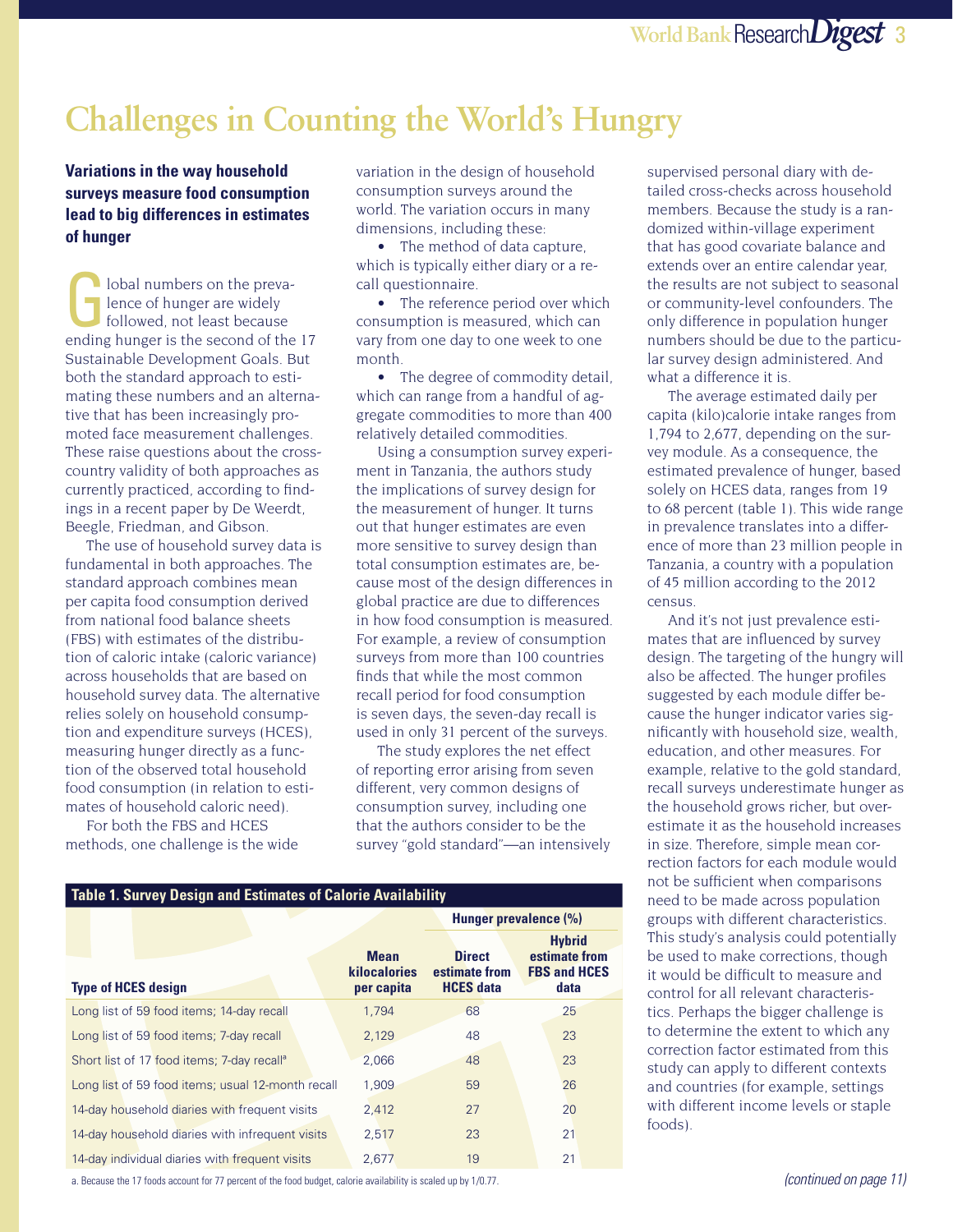# **Incentive Effects of Antipoverty Programs**

#### **Does China's targeted antipoverty program trap participants in poverty by creating disincentives for them to earn additional income?**

argeted social policies aimed a<br>
reducing poverty are widespreached and, increasingly, among emerging argeted social policies aimed at reducing poverty are widespread today, both among rich countries middle-income economies. Concerns about their incentive effects have long been prominent. Do they create disincentives for participants to earn more income, leading to a poverty trap?

This long-standing debate is relevant to a major new antipoverty program in China. Introduced in the 1990s, the Minimum Livelihood Guarantee program—popularly known as the Dibao program—covered about 21 million people in urban areas and 54 million in rural areas by 2013.

The Dibao program is aimed at providing locally registered urban households whose per capita income falls below a predetermined local poverty line with a transfer payment sufficient to bring their income up to that line. The program's design implies that participants who have a small increase in nonprogram income would face an equal reduction in program receipts a 100 percent benefit withdrawal rate (or marginal tax rate). Incentives to escape poverty would be weak or absent. But there are many reasons why the actual benefit withdrawal rates of an antipoverty program might differ from the nominal rate. In the Dibao program one possible reason is the scope for local discretion and innovation.

In a recent paper Ravallion and Chen study the Dibao program with the goal of assessing whether it has created a poverty trap—whether it operates in practice in the ways that its formal rules suggest. The paper focuses on the problem of estimating the mean benefit withdrawal rate, given by the average rate at which transfer receipts respond to differences in household income.

Most methods of calculating the benefit withdrawal rate found in

practice have either calculated the transfers or taxes implied by the formal rules or calculated conditional means of actual transfers or taxes at each level of net income. It is well recognized that behavioral responses can invalidate either method. The authors study the bias in statistical estimates of the benefit withdrawal rate induced by latent incentive effects and income measurement errors. They also identify a third source of bias (not previously discussed in the literature): correlated incidence heterogeneity. For example, on moral grounds program administrators may resist reducing the benefits of the poorest family when its income rises slightly. The extent to which this happens will naturally vary with the amount of local discretion.

The authors offer a new approach to estimating average benefit incidence that can be implemented with essentially the same data as prevailing methods of nonbehavioral benefit incidence analysis, but without ignoring incentive effects and measurement errors. In a departure from past work they focus directly on a key policy parameter, the benefit withdrawal rate. The key assumption is that incentive effects and classical measurement errors affect only certain lagged income components but that these still have predictive power for isolating exogenous variation in total income net of transfers or taxes. This justifies an instrumental variables estimator for the mean benefit withdrawal rate.

To implement this approach, the authors use a specially designed and commissioned survey to study the Dibao program. The results suggest a sizable bias in the benefit incidence picture that is implied by either the formal rules or the usual statistical practice of calculating conditional means at different net incomes. The estimated mean benefit withdrawal rate is much lower than the program's formal rules suggest, yet about twice that implied by the standard statistical approach.

By focusing on the key parameter for policy design, the authors also offer some insights for policy reform in the light of the literature on optimal taxation. In theory, the Dibao program's design is ideal for protection from poverty but bad for promotion out of poverty because it imposes a 100 percent marginal tax rate on poor participants—a poverty trap. But the authors find no sign of this in the data. Indeed, the benefit withdrawal rate appears to be quite low when compared with the range of values suggested by optimal tax studies. Incentives for promotion appear to be strong, but performance in protection is weak.

The authors argue that the reason may be found in local implementation practices. Local agents implicitly put a far higher weight on promotion than implied by the program's design. But the data indicate heterogeneity in this, with richer cities tending to put higher weight on protection and poorer cities appearing to have a greater problem with participant capture. One possible explanation is that richer cities have more professional local administrators, less prone to participant capture.

The key policy conclusion is that the Dibao program is unlikely to provide a strong disincentive for participants to earn extra income. Incentive effects appear to be more serious than presumed by standard nonbehavioral benefit incidence analysis but still much less severe than basic incentive theory would suggest. Indeed, the findings suggest that reforms to the program should strive for a higher benefit withdrawal rate in local implementation, alongside expanded coverage.

*Martin Ravallion and Shaohua Chen. 2015. "Benefit Incidence with Incentive Effects, Measurement Errors and Latent Heterogeneity: A Case Study for China."* Journal of Public Economics *128: 124–32.*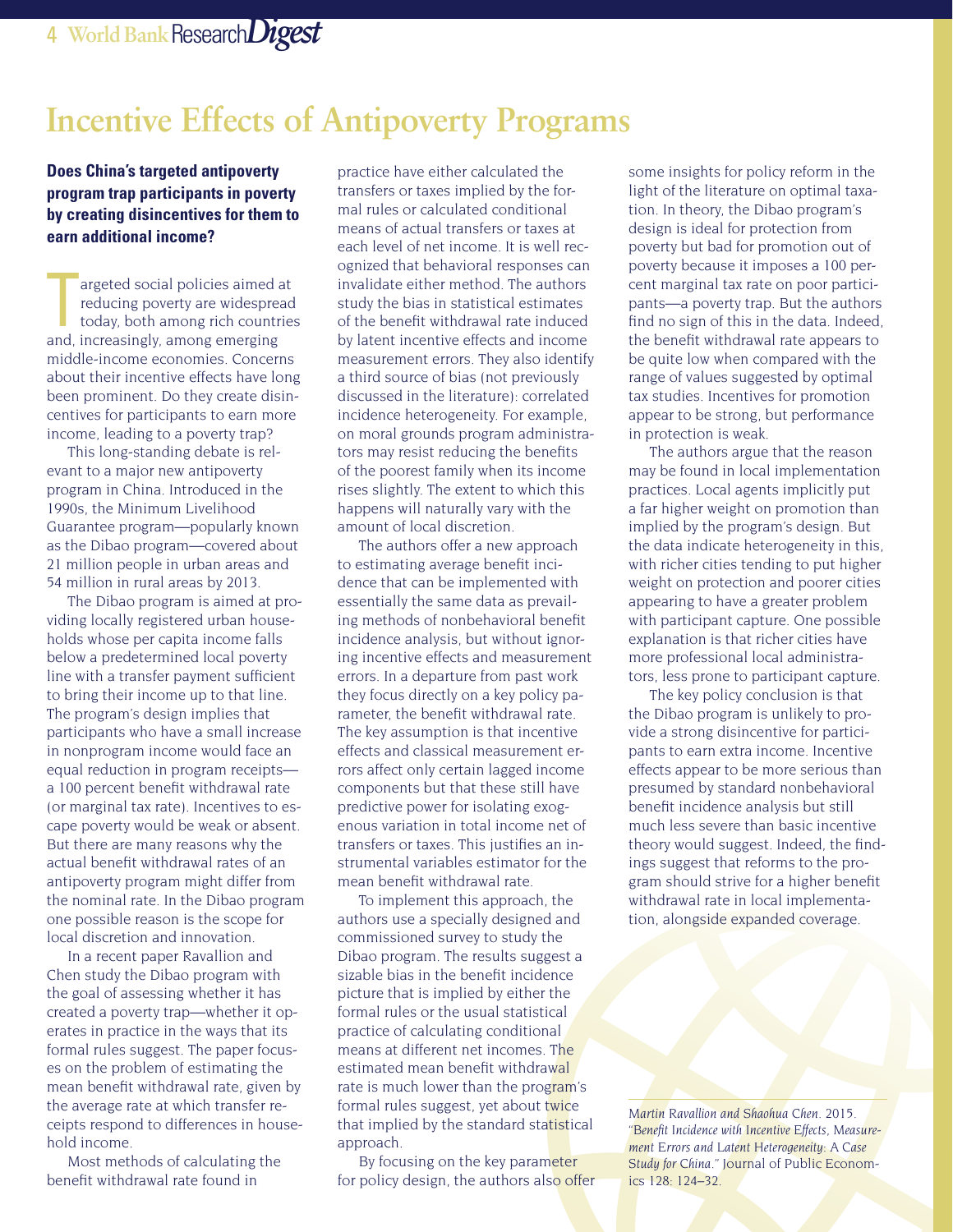# **Importing High Food Prices by Exporting**

#### **In Lao PDR, which uses export controls to keep rice prices stable, prices are more likely to rise after a good harvest than a bad one**

apidly rising staple food prices<br>
are a challenge in many develop-<br>
ing countries: they directly affect<br>
near bougholds which often spand are a challenge in many developpoor households, which often spend more than half their income on food, and they increase the risk of food riots and political unrest. Rice trade policy is therefore often not guided by economic principles alone, and many decisions tend to be highly politicized.

In the Lao People's Democratic Republic, one of the least developed countries in Southeast Asia, glutinous (sticky) rice consumption provides almost 70 percent of calorie and protein intake. In 2010 the price of rice in the country increased by more than 50 percent, leading the government to impose a ban on the export of rice. The ban lasted only until February 2011, yet it was widely criticized by economists and multilateral organizations. Evaluating whether this criticism was justified or not requires a complete picture of how staple food prices are determined.

Lao PDR has an extensive set of controls on international rice trade, at both the national and provincial level. The central government has the responsibility for maintaining stable rice prices and can both impose trade bans and release stocks to prevent price increases. In general, however, decisions about international trade are made at the provincial level, though this is not allowed by the World Trade Organization. Because prices in neighboring countries are higher than in Lao PDR, a temporary removal of an export ban in one province is likely to generate both increased exports and interprovincial trade.

In a recent paper Durevall and van der Weide evaluate the drivers of glutinous rice prices and the reason for recent price spikes in Lao PDR, using data on prices, exports, and harvests. The focus is on the role of exports

to Thailand and Vietnam, the country's main trading partners. The study provides a number of insights. First, Lao PDR imports rice price changes in the long run by exporting its rice to Thailand and Vietnam. Second, rice prices in Lao PDR are considerably lower than in Thailand and Vietnam, despite the evidence of market integration. Third, and most interestingly, good harvests and large exports result in higher domestic prices later in the year. This is consistent with export controls being relaxed after good harvests, presumably to prevent sharp price falls, triggering a surge in exports early in the season that leaves stocks depleted ahead of the next harvest.

The use of export controls with the aim of maintaining stable and affordable prices is common in developing countries with a potentially exportable staple food. In Lao PDR this policy creates two regimes: a no-trade regime in which prices are determined primarily by domestic factors (there is also illegal trade) and a trade regime in which they are close to the (higher) international prices. When there is a good harvest and an opportunity to export, millers (the main traders) wish to sell as much as possible. Stocks therefore tend to decline fast in a surplus market because of the easing of controls, which produces a larger than normal price increase at the end of the season.

Why do millers not behave as if they expect a price spike at the end of the season and thus store rice during the year? One conjecture is that the scope for storage is limited by uncertainty resulting from a combination of segmented markets, the irregularity of the export opportunities, and the potential risk of government intervention. Millers get the opportunity to sell large quantities of rice abroad only occasionally, and because they do not know how long it will last, they sell as much as they can.

Lifting the trade restrictions permanently would then seem to be a natural policy option. The expectation is that this would raise domestic rice prices by reducing the price gap with

Thailand and Vietnam, and thus significantly increase incomes from agriculture and stimulate modernization of the sector. Indeed, there is emerging evidence that many poor households also become better off in the medium term as the benefits from the agricultural expansion eventually trickle down, likely in the form of greater demand for farm workers and higher rural wages. But the benefits of this indirect effect are of course uncertain. Some intermediate solution that protects the poor may therefore be advisable. Cash or food transfers are one policy option for protecting vulnerable households against rising food prices.

However, trade liberalization may not be politically feasible because of its distributional consequences, as evidenced by the number of governments that use trade policies to influence food prices. Adopting a variable export tax with transparent rules may be a viable second-best policy option. Ideally, once economic growth has reduced the dependence of most poor households on glutinous rice, export restrictions can be fully dismantled.

*Dick Durevall and Roy van der Weide. 2016. "Importing High Food Prices by Exporting: Rice Prices in Lao PDR."* Journal of Agricultural Economics. *Published electronically August 4. doi:10.1111/1477-9552.12179.*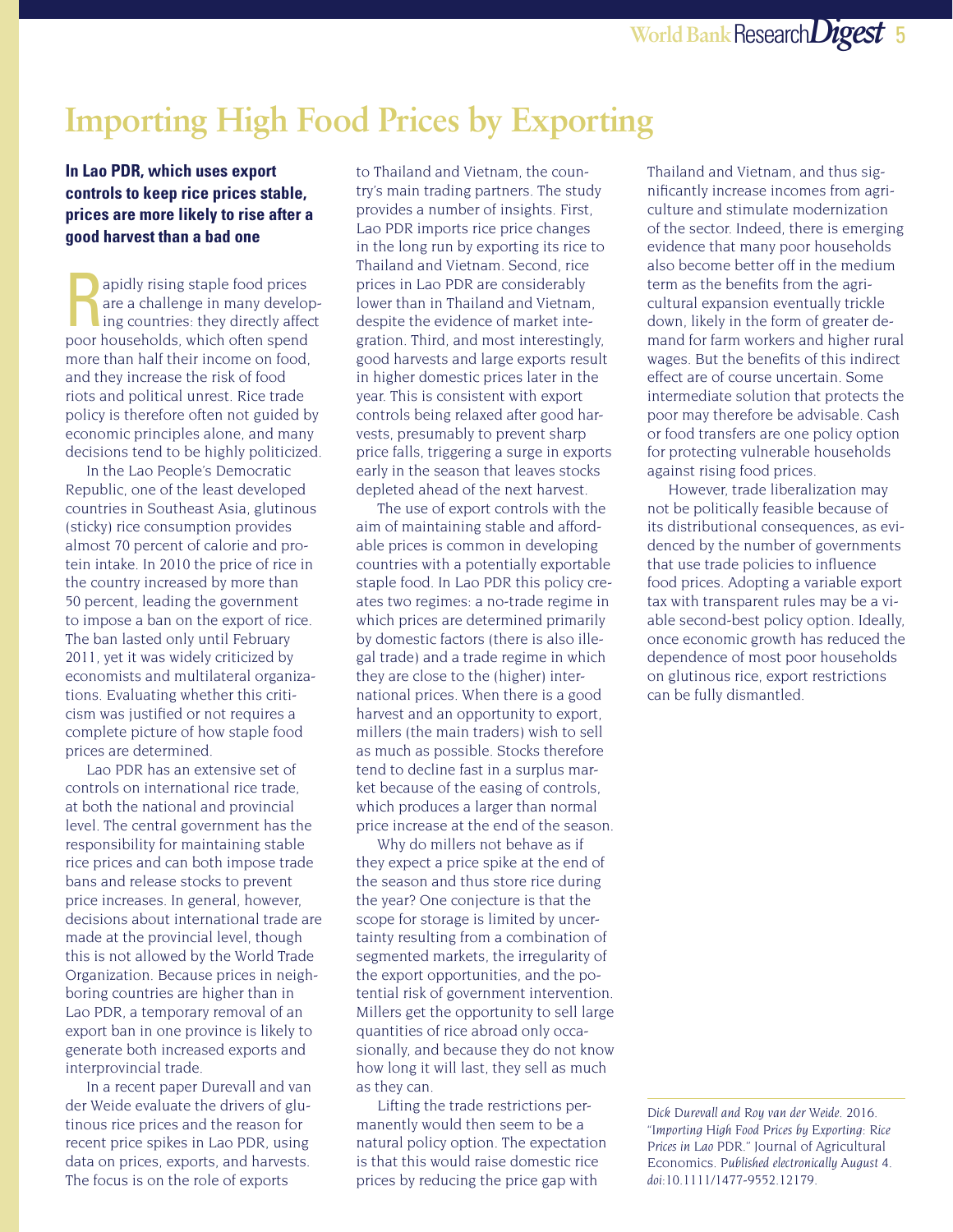#### 6 **World Bank**Research*Digest*

# **The Decision to Invest in Child Quality over Quantity**

**Family size matters for household investment in education in Vietnam: parents with fewer children spend more per child on tutoring**

ver the past four decades there has been much study of the relationship between household choices on the quantity and quality of children. The hypothesis driving the literature is that parents make tradeoffs between the number of children they bear and the "quality" of those children—shorthand for the amount of investment that parents make in their children's human capital. If this hypothesis is true, it has implications for policies aimed at increasing economic growth and reducing poverty. For example, this could motivate policy makers to work on policies aimed at helping couples avoid unwanted births or subsidizing birth control.

A recent paper by Dang and Rogers investigates a new measure of households' investment in their children: private tutoring (or extra classes) in mainstream subjects at school in which children are tested. Private tutoring is now widespread in many countries and may be an especially good measure of a household's decision to invest voluntarily in children's human capital—compared with enrollment, for example, which may also reflect exogenous factors such as compulsory schooling laws. Evidence indicates that private tutoring improves students' academic performance in a number of countries.

Given the rapid expansion of educational attainment around the developing world, the tradeoffs that households make between the quantity and quality of children may increasingly manifest themselves outside the formal education system. Indeed, this is likely in developing and richer countries alike. In response to the widening inequality in the United States, for example, there have been calls for more summer and extracurricular programs boosting the skills of low-income students, to help level the playing field

between these students and their richer peers.

Moreover, in countries where the private-school sector is almost nonexistent (at least at the pre-tertiary level), such as Vietnam, private tutoring represents a type of flexible household education investment that is most likely to be the equivalent of household investment in private education in other contexts. Vietnam also offers a particularly interesting case study because it has undergone rapid change in fertility and educational attainment, with fertility falling sharply at the same time that educational attainment has been rising rapidly. The government has paid much attention to family planning and has promulgated policies over the past 50 years encouraging (and, for government employees, requiring) families to restrict their number of children to one or two, but very few if any studies rigorously investigate the quantity-quality tradeoff for this country.

To identify the causal impacts of family size on household investment in private tutoring in rural Vietnam, the authors use as an instrument the distance from the household's commune to the nearest family planning center. In contrast to those used in most previous studies, this instrumental variable allows them to study the effects of family size for families with one child or more. The authors also provide the most comprehensive empirical investigation to date of different aspects of household investment in private tutoring for each child.

On the conceptual front, the authors explicitly investigate the nexus between private tutoring and regular school—particularly the absolute and relative differences between household investments in regular school and those in private tutoring—which has not been examined before. They also slightly extend the standard Becker-Lewis quantity-quality tradeoff framework to provide further insights that can then guide the empirical analysis, which uses data from three rounds of the Vietnam Household

Living Standards Survey (2002, 2006, and 2008).

Estimation results indicate that each additional sibling reduces a rural household's investments in a child's schooling as measured through a variety of indicators: it reduces education expenditure by 0.4 standard deviations and tutoring expenditure by 0.5 standard deviations; it decreases the child's probability of being enrolled in tutoring by 32 percentage points; and it cuts the average time spent on tutoring by 74 hours a year and the number of years of tutoring by 1.4. With respect to the differences between investments in tutoring and regular school, estimation results show that one more sibling reduces by 31 percentage points the probability of attending tutoring (unconditional on whether the child is enrolled in school or not); reduces by 243,000 dong (about \$15) the amount spent on education net of tutoring expenditure; and reduces by 8 percentage points the share of tutoring expenditure in education expenditure and by 20 percentage points the years attending tutoring as a share of completed years of schooling.

These results provide considerable support for the quantity-quality tradeoff in the Vietnamese context. The analysis also suggests that compared with traditional indicators such as enrollment, data on tutoring may be a more illuminating indicator of parents' willingness to invest in the quality of education of their children and can offer a promising avenue of research in other contexts.

*Hai-Anh Dang and Halsey Rogers. 2016. "The Decision to Invest in Child Quality over Quantity: Household Size and Household Investment in Education in Vietnam."* World Bank Economic Review *30 (1): 104–42.*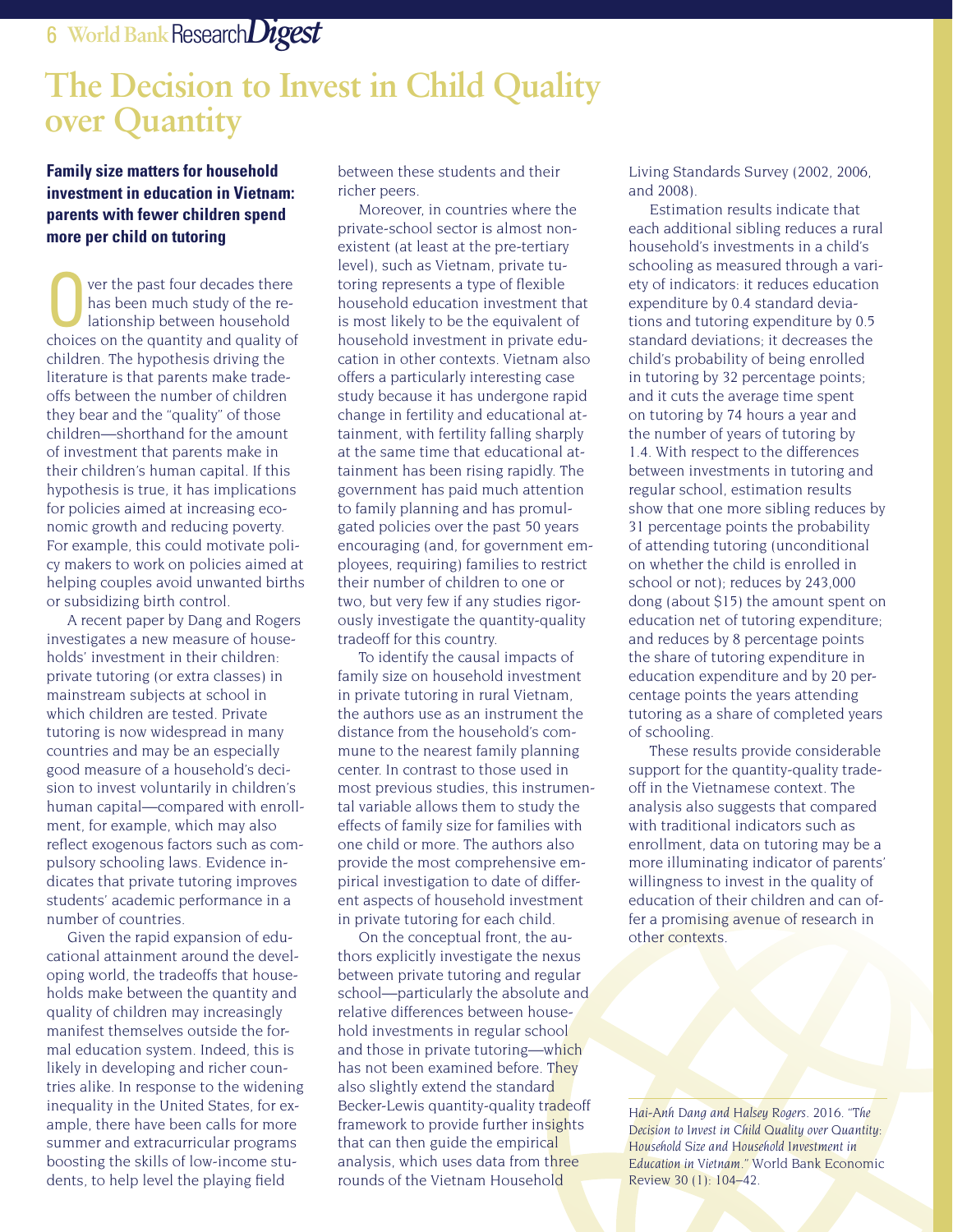### **Supporting Parents to Improve Preschool Outcomes**

**For informal preschools in resourcepoor settings, integrating support of parenting can be more effective than simply improving classroom quality** 

ack of adequate preparation i<br>among the key risk factors for<br>poor performance in primary<br>school. In recognition of this, the ack of adequate preparation is among the key risk factors for poor performance in primary Sustainable Development Goals call for all children, by 2030, to have access to quality early childhood development, care, and preprimary education so that they are ready for primary education.

A common approach to trying to improve children's outcomes centers on increasing enrollment in preschool programs or trying to improve the quality of existing programs. Research has shown that being assigned to higher-quality classrooms in kindergarten can modestly increase test scores among children. But an evaluation of Chile's Un Buen Comienzo (A Good Start), a large-scale, randomized study of an effort to improve the quality of preschool education, showed that while the program led to significant improvements in many classroom characteristics and teacher behaviors, it had no effects on children's language or literacy skills.

Another approach revolves around support of parents. A study in Mexico found positive effects on child development from group-based parenting support, as did a similar study in Colombia that used a home-visiting approach.

In a recent study using a clusterrandomized controlled trial, Özler, Fernald, Kariger, McConnell, Neuman, and Fraga tested the effectiveness of teacher training at informal schools in a resource-poor setting. The aim was to assess whether such school-based interventions are more effective in improving early childhood development and primary school readiness when combined with group-based parenting training.

The study focused on communitybased childcare centers in Malawi,

which are estimated to serve more than half a million children in around 5,000 communities across the country. These centers generally have poorquality facilities, lack basic play and learning materials, and operate for a few hours each weekday morning—and they are run by teachers who are typically untrained and unpaid and have a low level of education. To support early childhood development and learning, the government decided to improve the supply of play and learning materials in these centers and provide teachers with additional training and mentoring.

The study designed an experiment in which the control group received only a standard kit of supplies from UNICEF, while a second arm also received teacher training and mentoring. In a third arm the trained teachers were assigned to receive a small monthly stipend during the first school year following the intervention, intended to increase retention and motivation among these otherwise unpaid workers. In the fourth and final arm of the trial the school-based teacher training program was complemented by a 12-module, group-based, parenting education program for the primary caregivers of the children enrolled at the center. This model is less costly than stand-alone home-visiting programs, and because the newly trained teachers and mentors in the community deliver the group-based parenting training, it can be easily and inexpensively scaled up.

Primary child outcomes improved at the 18-month follow-up, but only in the treatment group receiving the integrated intervention—with teacher training and parenting education. Children in this group had significantly higher scores in an assessment of language skills, and they exhibited more pro-social behaviors than both the control group and the teacher-trainingonly group. The gains at the child level from the added parenting education were accompanied by substantial improvements in family care indicators, such as how many times a day primary

caregivers read to children or played with them.

Teacher training alone (or with monthly stipends for retention) did not improve children's outcomes, despite significant improvements in the classroom environment and teacher behaviors. Moreover, a rich battery of child assessments, conducted 36 months after baseline, showed no treatment effects among the six- to eight-year-old children in any treatment arm, indicating a substantial fade-out of program impacts in the integrated intervention.

The findings echo those of Chile's Un Buen Comienzo, which also found that improvements in classroom quality did not translate into improvements in child-level outcomes at the end of the two-year teacher training intervention. Both the study in Chile and the one in Malawi highlight the difficulty of converting program-induced improvements in classroom quality into better child outcomes.

The trial in Malawi combined the two main existing approaches to early childhood investments—preschool quality improvements and parenting support—which had not previously been tested together. It found promising evidence that this approach can improve children's outcomes over and above teacher training—at least in the short run.

In addition, the trial design allowed the study to identify the causal effect of exogenously improving classroom and parenting quality on child development outcomes. The analysis suggests that in this context, improving classroom quality had only a negligible impact while improving parenting quality had significant and large effects. The results suggest that groupbased parenting support can have significant benefits for child development in an informal preschool setting, but that the early benefits faded over time.

*Berk Özler, Lia C. H. Fernald, Patricia Kariger, Christin McConnell, Michelle Neuman, and Eduardo Fraga. 2016. "Combining Preschool Teacher Training with Parenting Education: A Cluster-Randomized Controlled Trial." Policy Research Working Paper 7817, World Bank, Washington, DC.*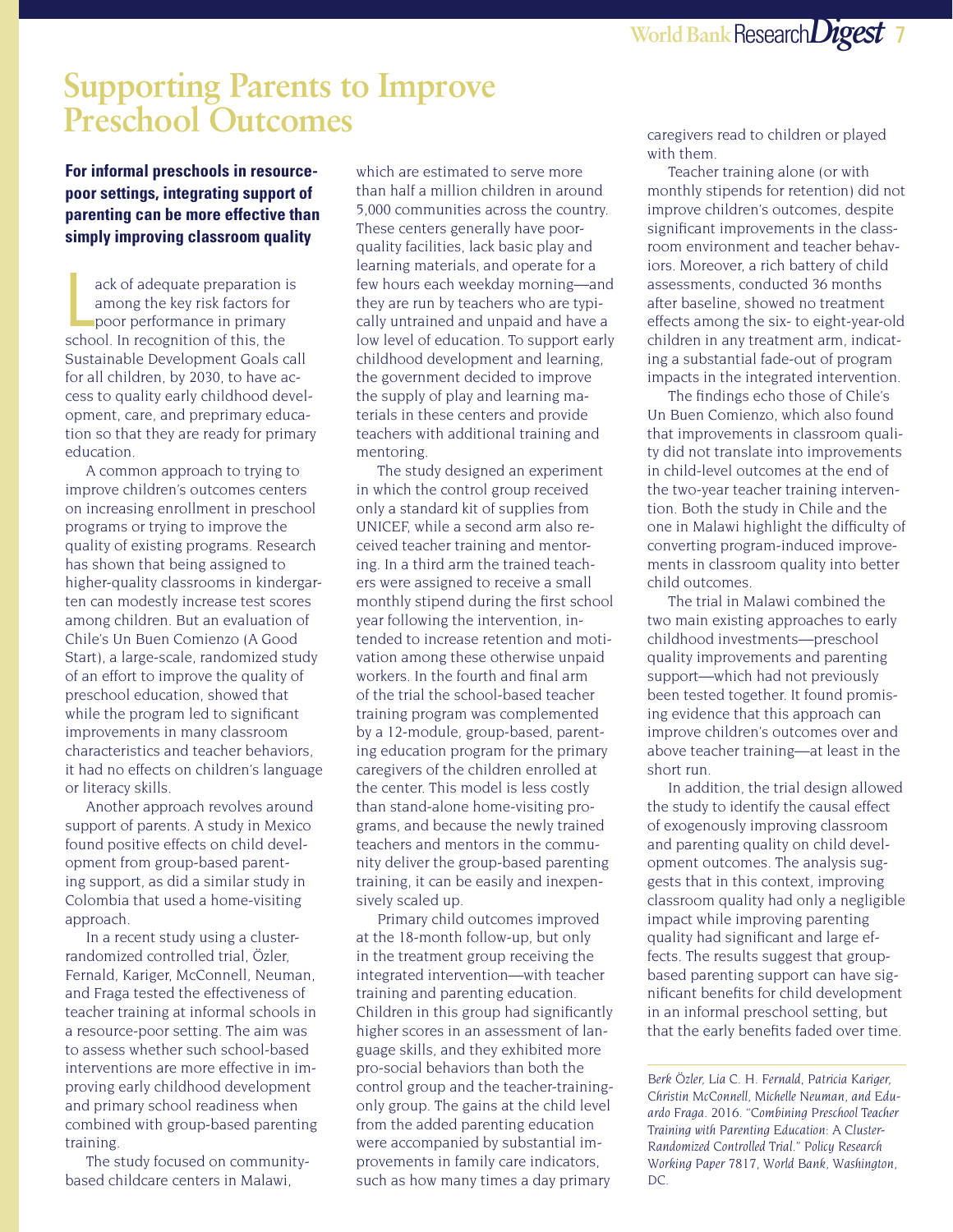### **Can Conditional Cash Transfers Improve Child Nutrition?**

#### **Evidence from the Philippines suggests that conditional cash transfer programs can reduce severe malnutrition among children**

**Conditional cash transfer (CCT)**<br>
programs are a central pillar of<br>
social protection policy in deprograms are a central pillar of veloping countries. These programs typically make the receipt of benefits conditional on such behaviors as use of health services or school attendance—with the aim of fostering income growth through investments in health and schooling while also addressing existing poverty.

In the two decades since Mexico's PROGRESA program introduced cash transfers linked to participation in health services for low-income households, the impact of such targeted social protection programs has been assessed on a range of outcomes. Virtually all those that have included incentives to use health services have led to greater participation in preventive health and nutrition activities. On average, however, these programs have not led to similar improvements in nutritional outcomes for children. In particular, they have generally failed to reduce stunting, a measure of chronic child malnutrition: an analysis of 17 programs that combined conditional and unconditional cash transfers shows an effect size that is neither statistically significant nor biologically meaningful.

There are many possible reasons for this disconnect between the success of CCT programs in improving health care utilization and their limited impact on nutritional outcomes for young children. One reason is that many evaluations have focused on programs in Latin American countries with a relatively low prevalence of stunting or underweight. Another is that the evaluations often are conducted for a relatively short period and therefore cannot capture cumulative effects. In addition, most studies include all children under age five and thus include both those in the period of greatest risk

of growth faltering—that is, children under age two—and those who may be less responsive to interventions at health care facilities. Including older children, and therefore those whose height is less responsive to nutritional interventions, may mask the program impact when the period of study does not include the first months of the child's life. But the issue is not only one of research design; the quality of health services may also limit the extent to which the use of services translates into a nutritional impact.

In a recent paper Kandpal, Alderman, Friedman, Filmer, Onishi, and Avalos use data from an experimental evaluation of the Philippine CCT program to explore the effects of CCTs on child nutrition. They focus on children in the vulnerable age group of 0–3 years in a high-malnutrition setting. The Philippine program provides cash transfers to poor households with children ages 0–14 conditional on investments in child health and education as well as use of maternal health services. Eligible households that satisfy compliance conditions receive a combination of health grants and education grants every two months. The grants range from \$11 to \$32, depending on the number of eligible children in the household. The maximum monthly transfer represents 23 percent of beneficiaries' household incomes.

The authors estimate treatment effects in 65 treated and 65 control villages, using data collected after 31 months of implementation. To capture the range of potential impacts, they analyze a number of outcomes: standardized measures of child height-forage and weight-for-age; stunting and severe stunting, which reflect deficits in height-for-age; and underweight and severely underweight status, which reflect low weight-for-age. They also assess the impact on perinatal care, institutional delivery, presence of skilled birth attendants, breastfeeding practices, immunization, growth monitoring and deworming, care-seeking, and children's intake of foods that are rich in protein.

Results show that the CCT program led to a 15 percent improvement in height-for-age and a 40 percent reduction in severe stunting in children. In considering some behavioral changes that may explain these gains in nutritional outcomes, the authors document improvements in the utilization of perinatal care, though no changes in the rate of institutional deliveries, presence of skilled birth attendants, or breastfeeding practices. In addition, poor children ages 0–3 in treated villages were more likely to have received age-appropriate health services, including growth monitoring and immunizations, in the previous six months. Infant and young child feeding practices also appear to have been affected, with young children in treated areas being more likely to consume eggs and dairy than children in control areas.

The Philippine CCT program may have been effective at improving child nutrition for several reasons. Increased income from the cash transfer may have facilitated an improvement in diet diversity, while the program conditions, by promoting timely perinatal care and regular growth monitoring and health service use, may have led to increased diet diversity and clinical counseling. Finally, the information provided through the enforcement of program conditions may have combined with the additional cash to result in greater investments in children's welfare and improved health and sanitation.

*Eeshani Kandpal, Harold Alderman, Jed Friedman, Deon Filmer, Junko Onishi, and Jorge Avalos. 2016. "A Conditional Cash Transfer Program in the Philippines Reduces Severe Stunting."*  Journal of Nutrition *146 (9): 1793–800.*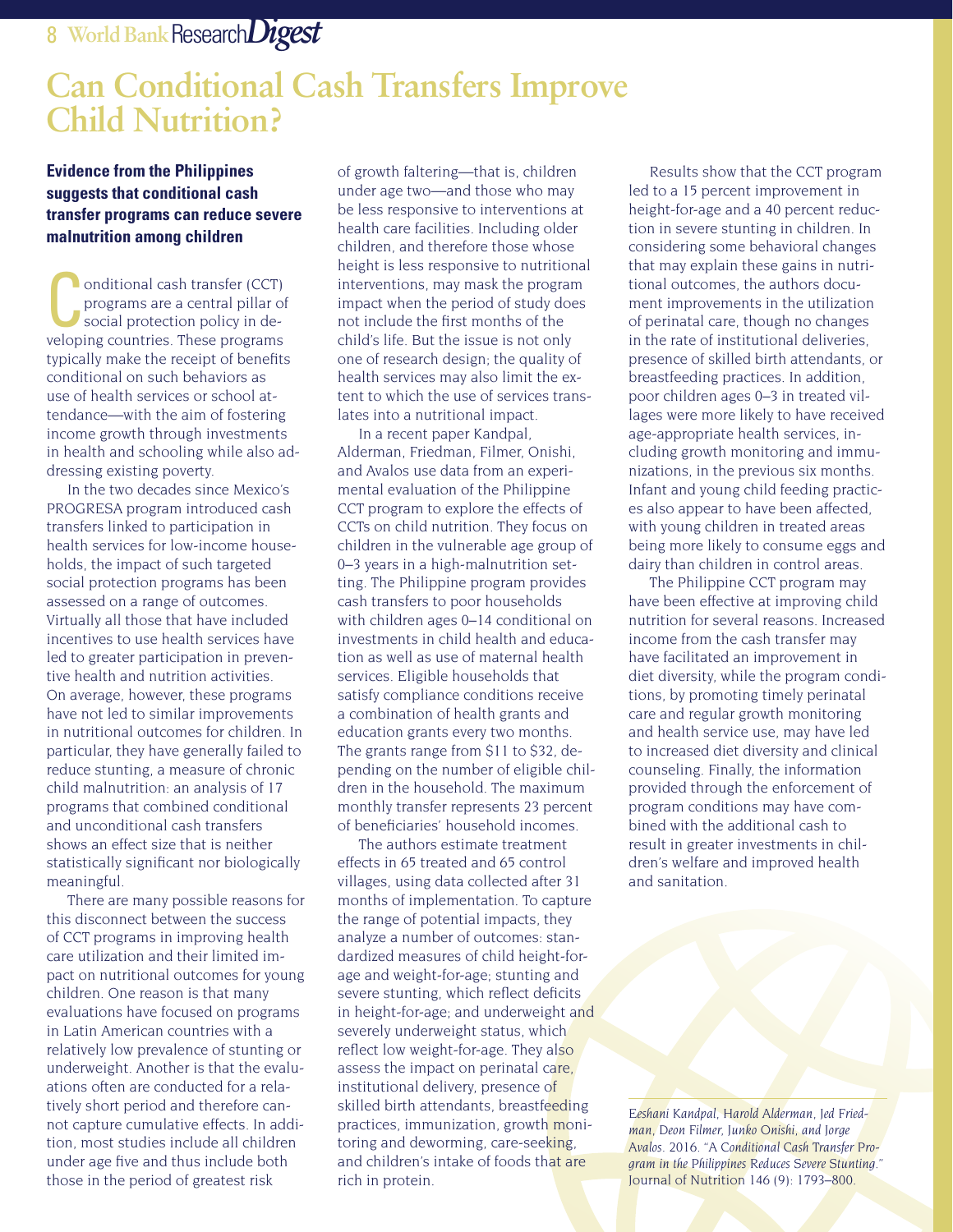#### **Globalization, Comparative Advantage, and Fertility Decisions**

**Countries that have a comparative advantage in sectors with a greater demand for female labor also have lower fertility** 

ttempts to understand population growth and the determinants of fertility date as far back as the late 1700s, when Thomas Malthus wrote *An Essay on the Principle of Population*. In more recent times, postulating that fertility decisions are influenced by women's opportunity cost of time, economists have incorporated choice over fertility into growth models in order to understand the joint behavior of population and economic development throughout history. Most analyses examine individual countries in a closed-economy setting. But in an era of ever-increasing integration of world markets, the role of globalization in determining fertility can no longer be ignored.

In a recent study Do, Levchenko, and Raddatz examine both theoretically and empirically the impact of comparative advantage in international trade on fertility outcomes. The authors' conceptual framework is based on several observations. First, women bear a disproportionate share of the burden in raising children. While there has been a debate on whether this empirical regularity is due to nature or nurture, the outcome remains that having a child reduces a woman's labor supply more than a man's. Second, industries vary a great deal in the gender mix of their labor force: some industries employ primarily women, others primarily men. For example, female workers account for as little as 8–9 percent of employment in industries such as heavy machinery, and as much as 60–70 percent in some types of textiles and apparel. Third, differences in technology and resource endowments will lead to some countries having a comparative advantage in industries that happen to hire a lot of women.

All this being so, countries with a comparative advantage in femaleintensive goods will exhibit lower

fertility. The authors' main thesis thus combines the hypothesis that fertility is affected by women's opportunity cost of time with the insight that this opportunity cost is higher in countries with a comparative advantage in industries that have a higher demand for female labor.

The authors provide empirical evidence for this phenomenon using industry-level export data for 61 manufacturing sectors in 145 countries over five decades. They combine the classification of industries according to their intensity of female labor use with data on countries' export shares to construct, for each country and time period, a measure of its *female labor needs of exports*. This index captures the degree to which a country's comparative advantage is in female-intensive sectors. The measure is used to show empirically that fertility is lower in countries with a comparative advantage in female-intensive sectors.

One way to provide a simple illustration of the results is to compare countries with the largest positive and negative changes in female labor needs of exports between the 1960s and today. For the countries with the largest observed increases in female labor needs of exports, the common pattern is that they change their specialization from agriculture-based sectors to wearing apparel. In Cambodia, for example, 80 percent of exports in the 1960s were in food products sectors. By the 2000s, 85 percent of Cambodian exports were in wearing apparel. Since food products sectors are right in the middle of the distribution of female intensity, and wearing apparel is the most female-intensive sector, this type of change in specialization will lead to large increases in female labor needs of exports.

The largest observed decreases in female labor needs of exports are driven by the discovery of natural resources. For example, Niger was an agricultural exporter in the 1960s, with nearly 80 percent of exports in food products. By the 2000s more than 60 percent of Niger's exports were in

refined petroleum products and nuclear fuel. The natural-resource-based sectors are among the least female intensive, with a share of female workers in total employment of 11–13 percent. This explains why countries with major shifts toward natural resources show a reduction in their female labor needs of exports.

This pattern is more general. Analysis controlling for income, overall trade openness, and regional location shows a pronounced negative relationship between fertility and female labor needs of exports.

Fertility is an economic decision, and like all economic decisions it has long been considered an appropriate and important—subject of analysis by economists. It is now clear that international trade—or, more precisely, comparative advantage—matters for fertility decisions. The authors' results emphasize the heterogeneity of the effects of trade on countries' industrial structures and gender outcomes. From a policy perspective, the results suggest that it will be more difficult for countries with technology-based comparative advantage in male-intensive goods to undertake policy measures to reduce the gender gap in labor market conditions, potentially leading to a slower pace of women's empowerment. In an increasingly integrated global market, the road to female empowerment is paradoxically very specific to each country's productive structure and exposure to international trade.

*Quy-Toan Do, Andrei Levchenko, and Claudio Raddatz. 2016. "Comparative Advantage, International Trade, and Fertility."* Journal of Development Economics *119: 48–66.*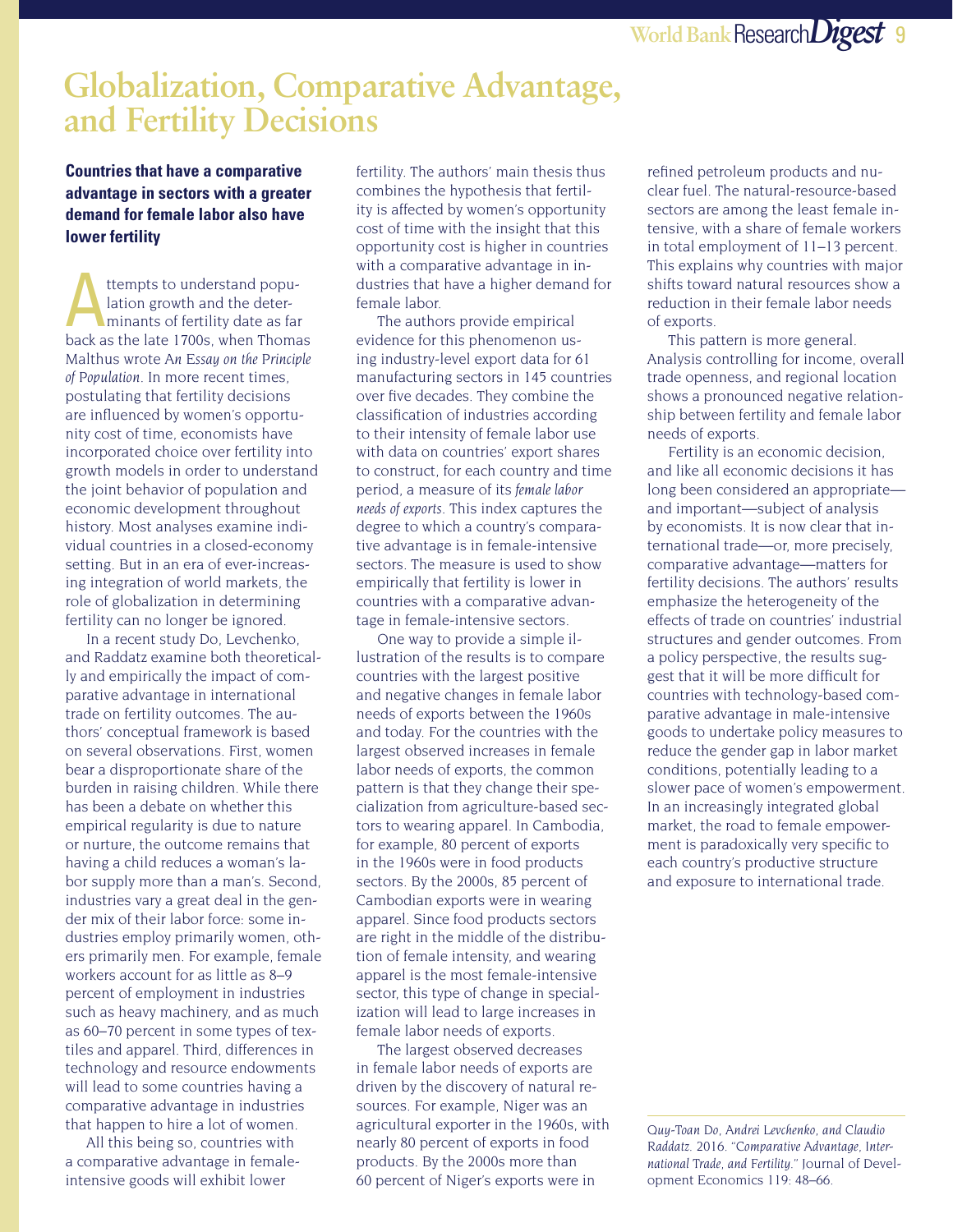# **Experimental Justice Reform**

#### **A new, experimental approach to justice reform seeks to foster inclusive decision-making and pragmatic, locally based solutions**

dam Smith famously declared<br>in 1755, two decades before<br>the publication of *The Wealth of*<br>Nations that little more west required in 1755, two decades before *Nations*, that little more was required "to carry a state to the highest degree of opulence from the lowest barbarism but peace, easy taxes and a tolerable administration of justice…" More recently a remarkably broad set of actors, across the political spectrum, have endorsed building and maintaining "the rule of law" as a primary issue facing every country. Indeed, in 2010 then World Bank president Robert Zoellick argued at a major conference that "the rule of law must be at the center of the development agenda."

One might imagine that a highpriority development goal ostensibly uniting an otherwise unlikely assortment of constituencies would be grounded in a robust foundation of theory, method, and evidence—or at least a steadily expanding record of practical achievement. If anything, however, the law and development field has been beset from the outset by trenchant critique of its dominant approach, "legal transplanting," in which the forms of institutions, codes, and procedures from one (usually highincome) country are introduced into another (usually low-income) country. Faced with the challenge of building or enhancing a legal system in the aftermath of a civil conflict, for example, orthodoxy as funded by international donors may focus on constitutional reform, redrafting legal codes, overseeing elections, building courthouses and jails, training police officers and prosecutors, and upgrading administrative systems (for example, providing the latest software for tracking cases).

All these tasks, importantly, can be funded, procured, and implemented in ways entirely consistent with bureaucratic imperatives back in the capital cities of donor countries. They will

reliably generate a seemingly impressive array of discrete "deliverables" that can be readily photographed, counted, tracked, aggregated, and compared. From both an accounting and an accountability perspective, such tasks raise few red flags and, after a time, enable senior managers to present a coherent, even compelling, narrative to skeptical politicians and voters of how public resources were spent in sensible ways in response to a clear and present development challenge.

According to an assessment by leading analysts of the field, however, the actual achievements of legal transplanting are fragile at best. Echoing misgivings dating back to at least the 1970s, a high-profile review in 2008 argued that thinking of law as a readily transferable technology is a serious error—because law consists of institutions deeply embedded in particular political, economic, and social contexts.

Since roughly 2000 an array of different organizations have sought to heed calls to explore a completely different approach to justice reform—an approach that Desai and Woolcock, in a recent article, term "new experimentalism." For these organizations the aspirational goal has been to explore the experience of justice-seeking from diverse perspectives, incorporating in particular the experiences and aspirations of users (for example, those seeking to access a prevailing justice system), mid-level public authority, sovereign administrative authority, and transnational private interests; to help forge and protect a political space in which locally generated evidence can inform (more) equitable contests between those representing these multiple voices; and to engage in iterative problem-solving (as opposed to solution-selling) in response to concerns nominated and prioritized by these users (as opposed to foreign experts).

New experimentalist approaches to justice reform thus diverge from orthodoxy in two key ways: they steward an inclusive process of decision-making

around inherently contentious issues (such as land and natural resources), and they seek to ensure its equitable functioning through the use of regular feedback grounded in locally generated data. New experimentalism incorporates a pragmatic orientation when describing the nature of its participants but also positions the development practitioner as relatively nonideological (with some commitment to liberal process norms); consistently selfcritical; and able to produce different kinds of information and translate it into politically salient action for different kinds of audiences. Such practitioners are embedded "organizational entrepreneurs" rather than distant technical specialists.

A leading instantiation of this alternative approach is the World Bank's Justice for the Poor program (J4P). Now 14 years old, J4P can claim significant achievements in terms of its global impact on the theory and practice of justice reform, seeking more to influence at scale rather than operate at scale (such as through its contribution to numerous *World Development Report*s and the work of other advocacy groups such as the World Justice Project). It remains to be seen whether these initial gains can be more formally routinized into everyday practice within and beyond the World Bank, but doing so will entail remaining true to its own founding principles of regular self-critique.

*Deval Desai and Michael Woolcock. 2015. "Experimental Justice Reform: Lessons from the World Bank and Beyond."* Annual Review of Law and Social Science *11: 155–74.*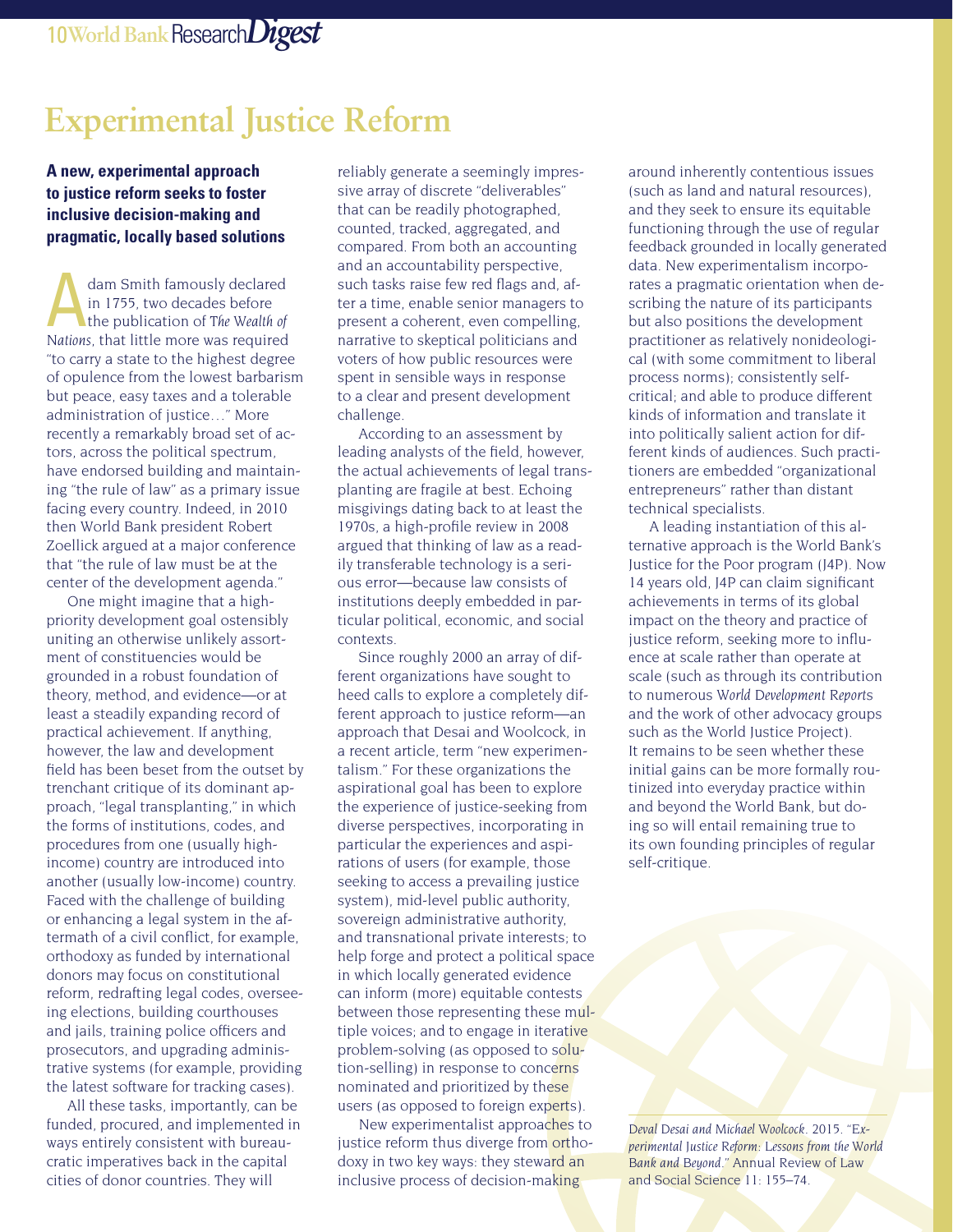#### *(continued from page 1)*

# **Estimating International Poverty Lines**

Because PovcalNet harmonizes its measures of well-being in per capita terms, the resulting national poverty lines are also in per capita terms. Matching the poverty lines with reported poverty headcounts and harmonizing the lines in per capita terms helps to overcome comparability problems with previous databases of national poverty lines.

The resulting database provides 864 national poverty lines covering 129 countries, more than a tenfold increase over the database of national poverty lines used to estimate the \$1.90 line. Most of these 864 national poverty lines, and most of the countries, are bunched together at relatively low values. Of all the poverty lines, 37 percent are less than \$3 a day and 52 percent are less than \$5 a day. Of those that are less than \$5 a day, there is a noticeable mass near \$1.90.

To assess concerns about inflation adjustments and the continued relevance of \$1.90 as an estimate of basic needs, the authors subsample the set of national poverty lines closest in time to 2011 (the PPP reference year). This results in a sample of national poverty lines from 115 countries, which require on average only one year of inflation data to be expressed in 2011 currency. Following the same guiding principle of basing the international poverty line on a typical value of a subsample of the lowest of national poverty lines, the authors examine two subsamples of national poverty lines—one from countries classified as low income and the other from countries in the bottom quartile (based on a measure of national consumption). The median national poverty line from the bottom quartile is \$1.86, and the median from the low-income subsample is \$1.91.

Despite the use of different approaches for selecting the reference subsample, and of a much more

complete and recent set of national poverty lines, both estimates result in an international poverty line that directly corresponds to the World Bank definition of extreme poverty. This finding suggests that the current international poverty line of \$1.90 is robust to measurement concerns and continues to be a relevant marker of extreme poverty in the poorest of countries.

*Dean Jolliffe and Espen Beer Prydz. 2016. "Estimating International Poverty Lines from Comparable National Thresholds."* Journal of Economic Inequality *14 (2): 185–98. doi:10.1007/ s10888-016-9327-5.*

#### *(continued from page 3)*

## **Challenges in Counting the World's Hungry**

The focus so far has been on the HCES method, but the global hunger estimates derived from the FBS method are also subject to the vagaries of cross-country survey design. Recall that in this method, while the mean is taken from the national food balance sheets, the variance of calorie consumption is measured through household consumption and expenditure surveys. There are numerous grounds for questioning the accuracy of the balance sheets, including the degree to which they capture national postharvest stores and losses and the accuracy of their root crop yields. But it is clear that variation in survey

design (as seen in table 1) will also affect the FBS-derived estimates: estimates of the prevalence of hunger range from 20 to 26 percent on the basis of survey-design-driven differences in the estimated variance of the calorie distribution.

HCES data are ubiquitous and hold the potential for being a useful complement to existing measures of hunger. Their appropriateness for measuring hunger could be improved through more thoughtful harmonization of survey design. But until more is done to undertake these design changes, and to understand the various sources of error and how they differ between

survey methods and, more broadly, between the HCES method and the hybrid FBS-HCES method, caution is warranted in drawing inferences from comparisons of survey-based hunger estimates over time and space.

*Joachim De Weerdt, Kathleen Beegle, Jed Friedman, and John Gibson. 2016. "The Challenge of Measuring Hunger through Survey."* Economic Development and Cultural Change *64 (4): 727–58.*